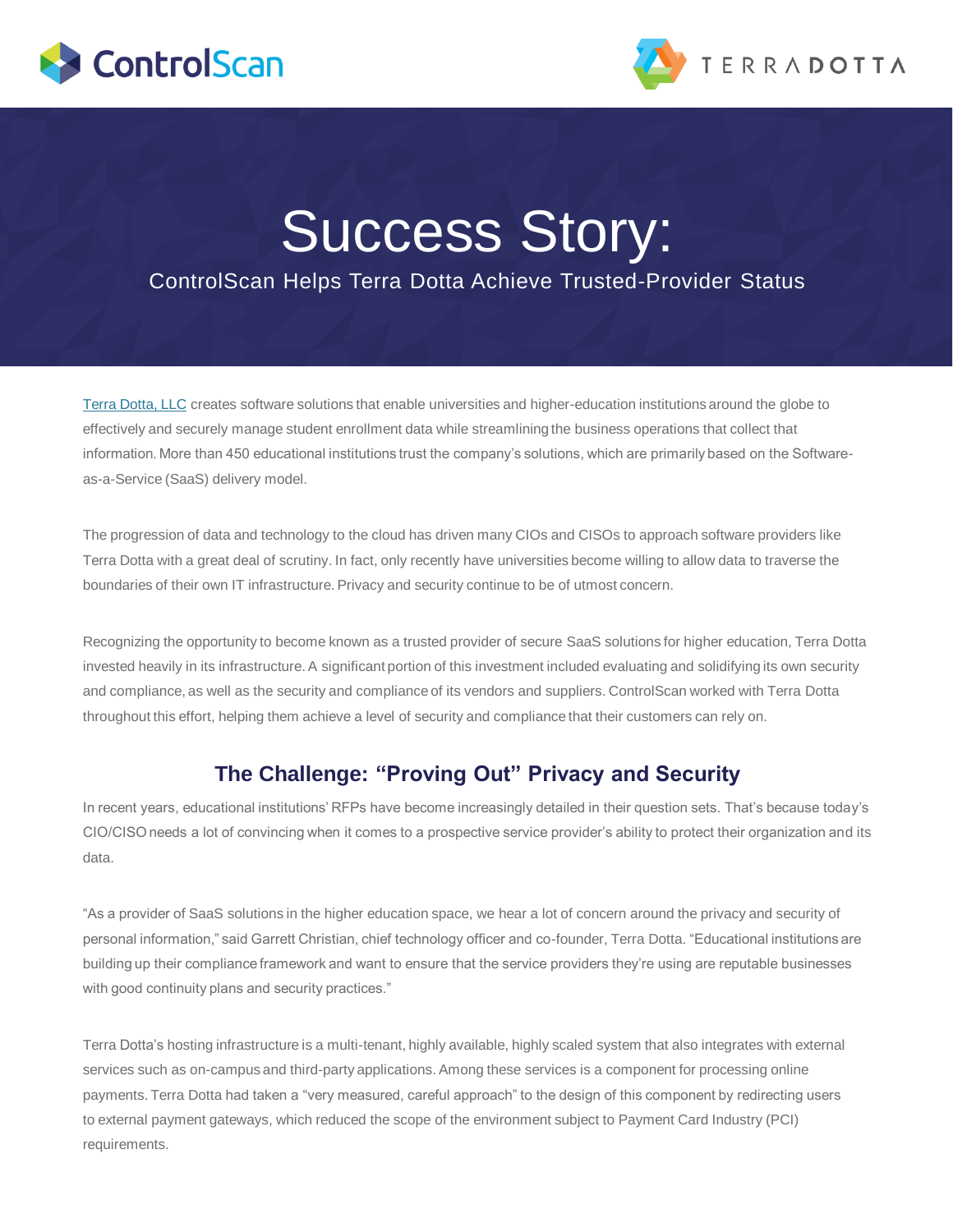When version 3.0 of the PCI Data Security Standard (DSS) became effective in 2015, however, applications using e-commerce redirects were brought into scope for PCI compliance and Terra Dotta's PCI-related obligations grew. At the same time, universities and other higher-ed institutions were also being made aware of their own compliance responsibilities under PCI DSS v3.0.

"Our scope of PCI compliance had suddenly increased, plus our customers began calling and saying we needed to reassure them of our compliance in order for them to demonstrate their own compliance," said Christian. "Terra Dotta has always had security as a central focus, but the need for standards compliance would bring us to a new level."

### **The Solution: Certification as a PCI Level 1 Service Provider**

Terra Dotta made the decision to go above and beyond their PCI obligations by pursuing certification as a PCI Level 1 Service Provider. The process would entail independent validation by a PCI Qualified Security Assessor (QSA), whereby Terra Dotta's payment card data environment would be audited using a standard methodology and reporting format, resulting in a comprehensive Report on Compliance (RoC).

In its search for PCI QSA assistance, Terra Dotta reached out to several U.S.-based service providers. ControlScan became the obvious choice, due to its comprehensive in-house security and compliance expertise as well as its pricing transparency.

"I was pleased by the conversations I had with ControlScan and also the way their quote for services was assembled," said Christian. "The ControlScan quote had a lot more detail to it, whereas many of the other quotes we received were in a lump sum that was difficult to pick apart and understand. I appreciated the granularity in ControlScan's quote because it demonstrated the value received for the associated cost."

*"Terra Dotta has always had security as a central focus, but the need for standards compliance would bring us to a new level."*



*– Garrett Christian, CTO & Co-Founder, Terra Dotta*

#### **Implementation: Establishing a Framework of Security Best Practices**

A ControlScan QSA went to Chapel Hill to work with Terra Dotta on a [PCI gap analysis](https://www.controlscan.com/compliance/pci-compliance-overview/pci-gap-analysis/), which provides a holistic view of the organization's current compliance state and the steps it's taking to achieve compliance with the PCI DSS. A project calendar was established, showing the milestones to be met and key deliverable dates.

"One of the very first things [the QSA] told us was that we were going to make our lives so much better if we could just eliminate all of the various entry points to our sensitive data environment," said Christian. "So all of our mobile environments, all of our work stations—anything that could access our production environment where sensitive data is housed—we needed to get them out of the picture."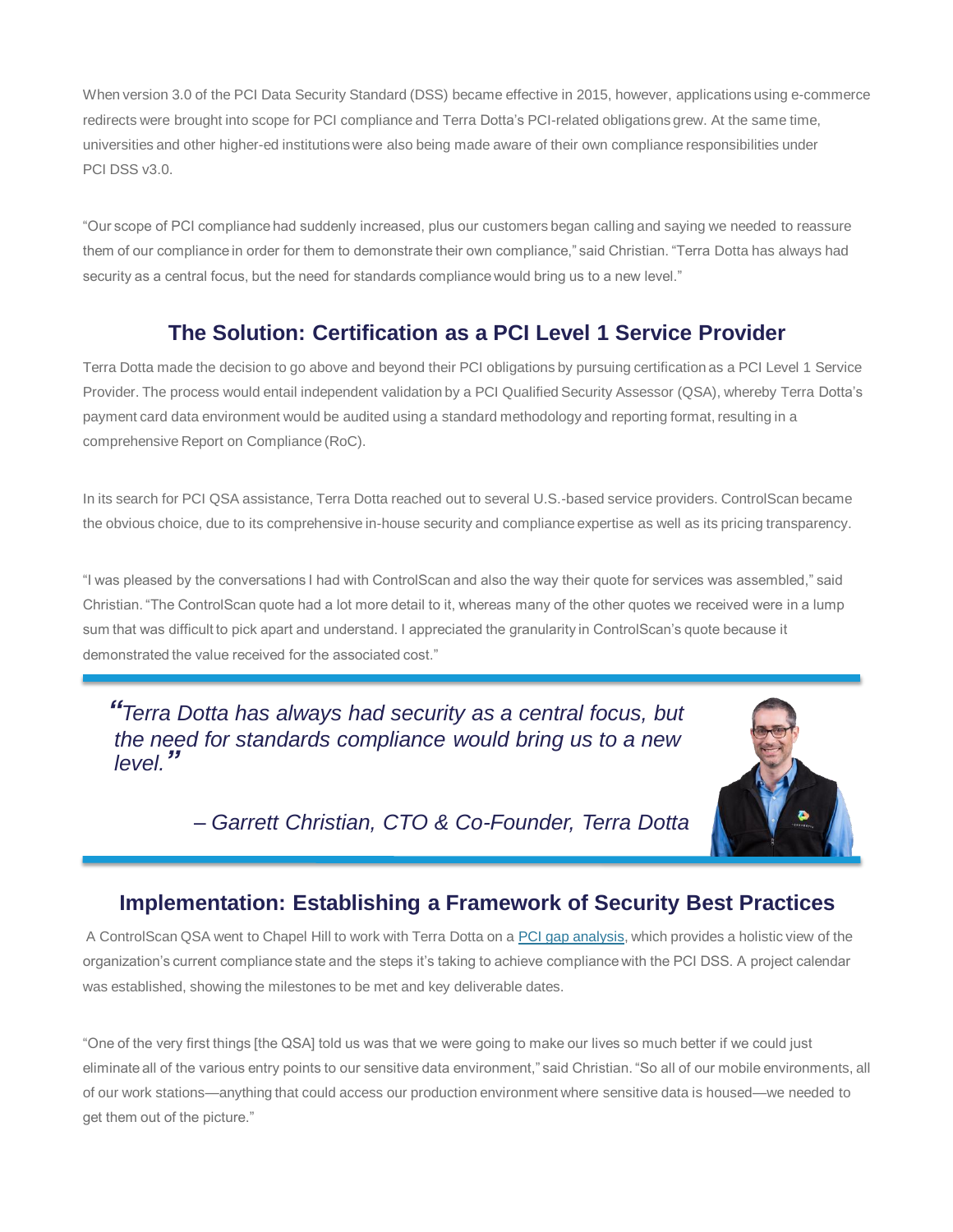Terra Dotta responded by reconfiguring its network to restrict access to its sensitive data and thereby reduce its scope of compliance. The overall environment was thoroughly hardened to reduce the risk of unauthorized or malicious access.

"This was not a small thing to accomplish; but by doing the up-front work we eliminated what would have been a monumental effort, which would be to audit and harden every single system that could possibly access our sensitive data environment" said Christian. "A bigger challenge that went along with that, though, was making the necessary changes to our firewall."

Hosted by a third-party data center, Terra Dotta's firewall was not configured in a PCI compliant manner or even according to their specific business needs. "We had to establish the conditioned environment we needed to allow for the single-point-of-entry design as well as other specific requirements of the PCI DSS," said Christian.

#### "We couldn't ask for a better ally in our process of becoming PCI compliant."

Terra Dotta also was surprised to learn that their organization's compliance depended upon the compliance of their hosting provider. Through its communications with the hosting data center, Terra Dotta encountered some challenges in assessing the hosting center's PCI DSS compliance.

"Our ControlScan QSA helped get us through these issues as well," said Christian. "We were ultimately able to establish the documentation to show where the hosting provider's services were in order for us, proving we could rely on their compliance as part of our own security and compliance."

Sticking to the project timeline was difficult, given the many surprises that arose throughout the assessment process. However, ControlScan's QSA was able to apply enough flexibility to keep Terra Dotta on schedule. In the end, ControlScan completed its assessment a day ahead of the project deadline.

"We couldn't have asked for a better ally in our process of becoming PCI compliant," said Christian. "Our ControlScan QSA was both an advocate for the data security standard and for our ability to keep doing business while doing what we have to do to be compliant."

#### **The Result: Peace of Mind for Terra Dotta and Their Clients**

ControlScan worked side-by-side with Terra Dotta to simplify their environment in a way that will create value for years to come. By taking a consultative approach, ControlScan helped Terra Dotta fully review its processes and technologies to reduce the organization's scope of compliance and at the same time, ensure best-practices security.

As a result of their engagement with ControlScan, Terra Dotta is confident that their own applications—as well as those used by their service providers—are safe and secure for payment acceptance. In turn, Terra Dotta's Report on Compliance assures educational clients that their employees' and students' sensitive data are optimally protected.